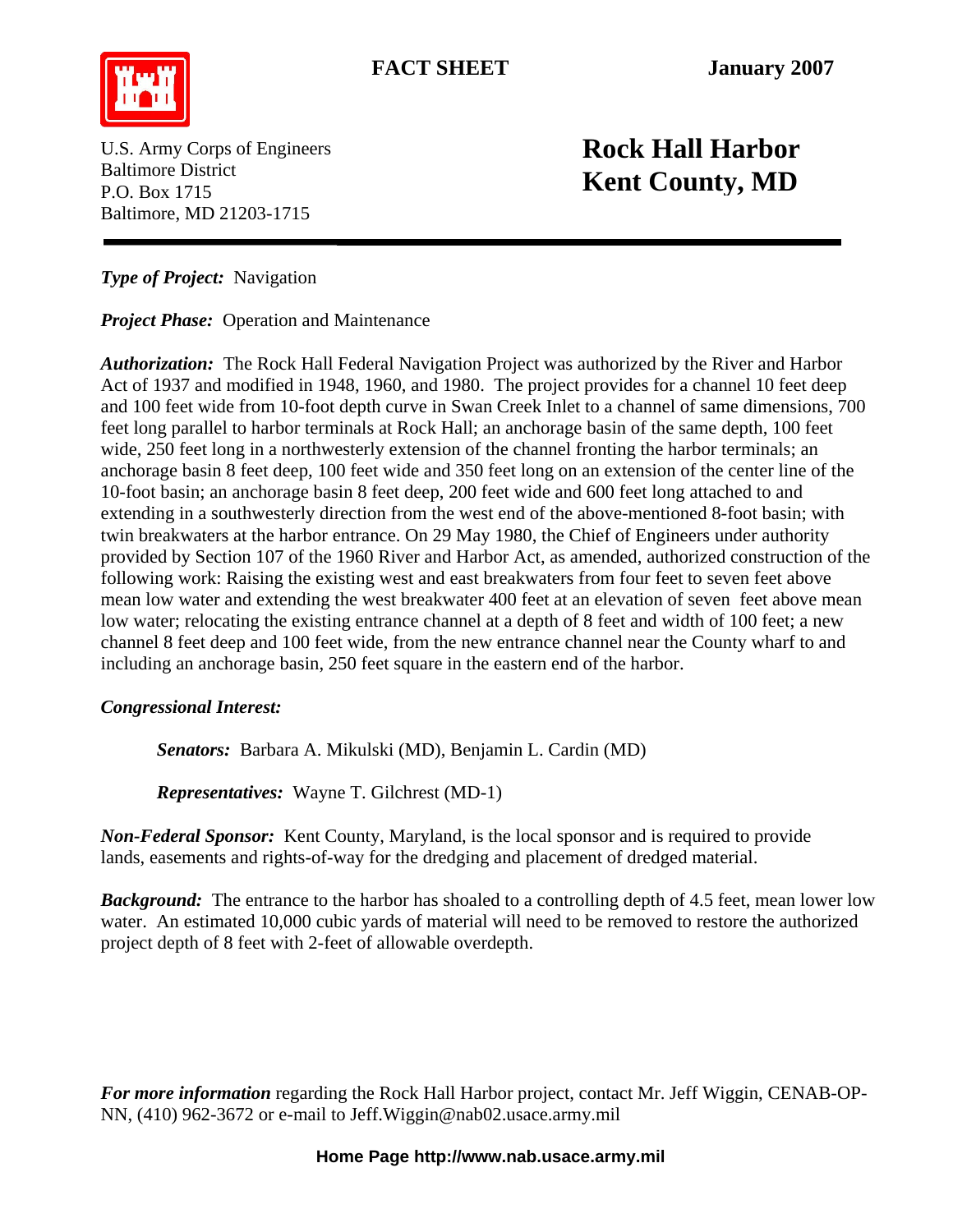

U.S. Army Corps of Engineers Baltimore District P.O. Box 1715 Baltimore, MD 21203-1715

## **Rock Hall Harbor Kent County, MD**

*Issues:* None

*Status:* Engineering & Design for maintenance dredging is awaiting future funding.

*Funding:* FY 2007 President's Budget \$0 FY 2008 \$0

*For more information* regarding the Rock Hall Harbor project, contact Mr. Jeff Wiggin, CENAB-OP-NN, (410) 962-3672 or e-mail to [Jeff.Wiggin@nab02.usace.army.mil](mailto:Jeff.Wiggin@nab02.usace.army.mil)